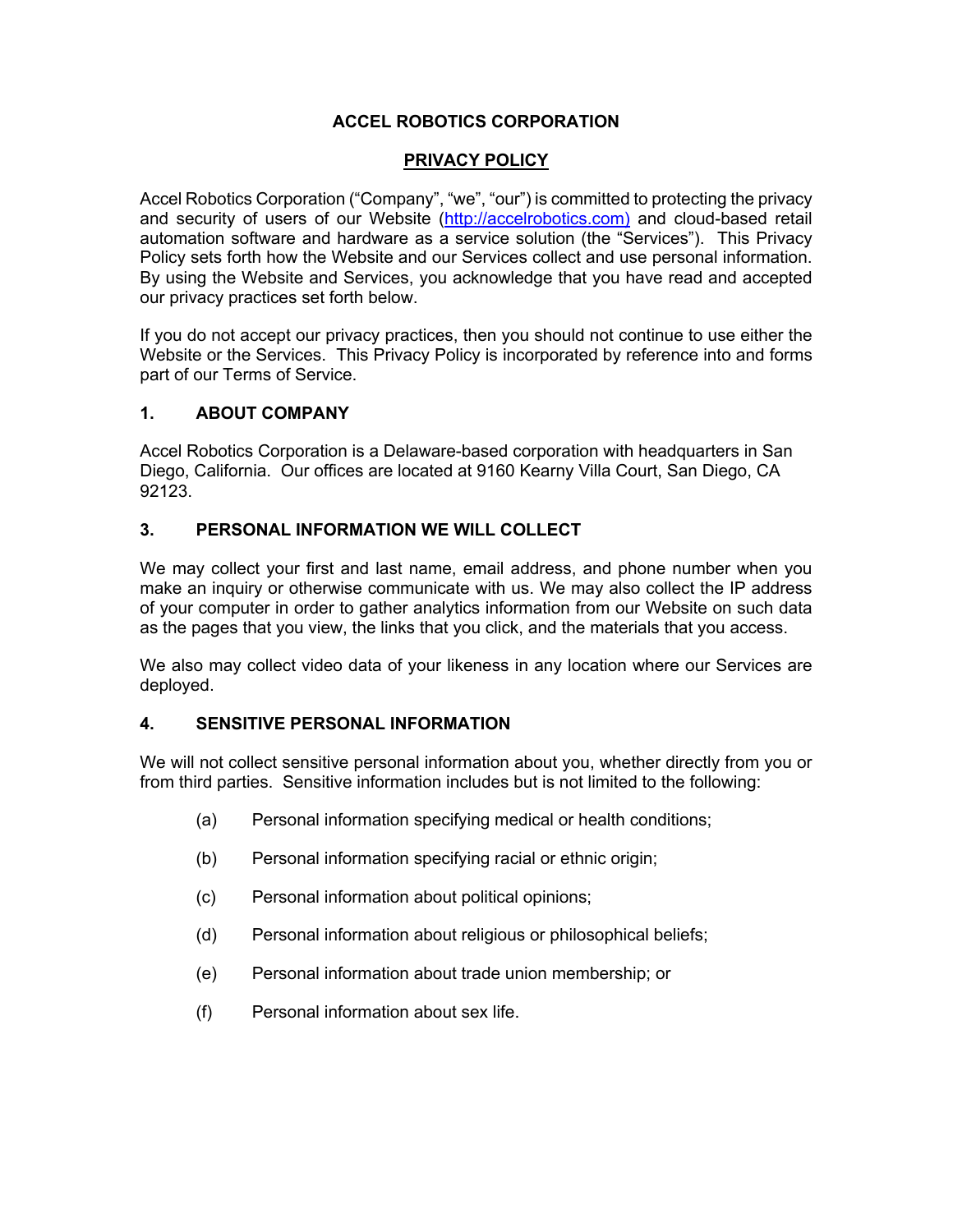### **5. PURPOSES FOR WHICH WE WILL USE PERSONAL INFORMATION**

We make every effort to identify the purposes for which we will collect personal information at or before the time the information is collected. We will use your personal information only for the purposes disclosed at the time of collection or as otherwise set out in this Privacy Policy, unless we have your consent for another use, or unless such other use is authorized or required by law.

Our policy is to collect personal information from you for the following purposes:

- (a) to provide shopper activity data to our subscribers, business partners, and their customers;
- (b) to store and process shopper activity data using automated and semiautomated means in order to analyze actions you take at any such location for the delivery of our Services;
- (c) for the purposes of training our software systems;
- (d) to follow up with you after you have submitted an inquiry to us;
- (e) to generate analytics for the improvement of our Website and our software system;
- (f) to promote and market our Services to you;
- (g) to identify your needs and/or preferences;
- (h) to meet legal and regulatory requirements;
- (i) as otherwise required by law.

Video collection, processing, and provision of our Services use only anonymous data and de-identified non-persistent shopper id's that we will assign to you during each session.

### **6. WEB-BASED TRACKING TECHNOLOGIES WE WILL USE**

Other than the use of analytics technology on our Website, we do not currently employ any other web-based tracking technologies in our business. Should this change in the future, we will identify the technologies we use, how we use these technologies, how the technologies may affect you, and what you can do to modify or control them is explained in further detail in a separate cookie policy, which we will incorporate by reference.

## **7. SHARING OF PERSONAL INFORMATION WITH THIRD PARTIES**

We do not rent, trade, or share personal information with third parties, except when we have your consent, or under the following circumstances:

(a) We may share information with our third party cloud service providers, who host our data;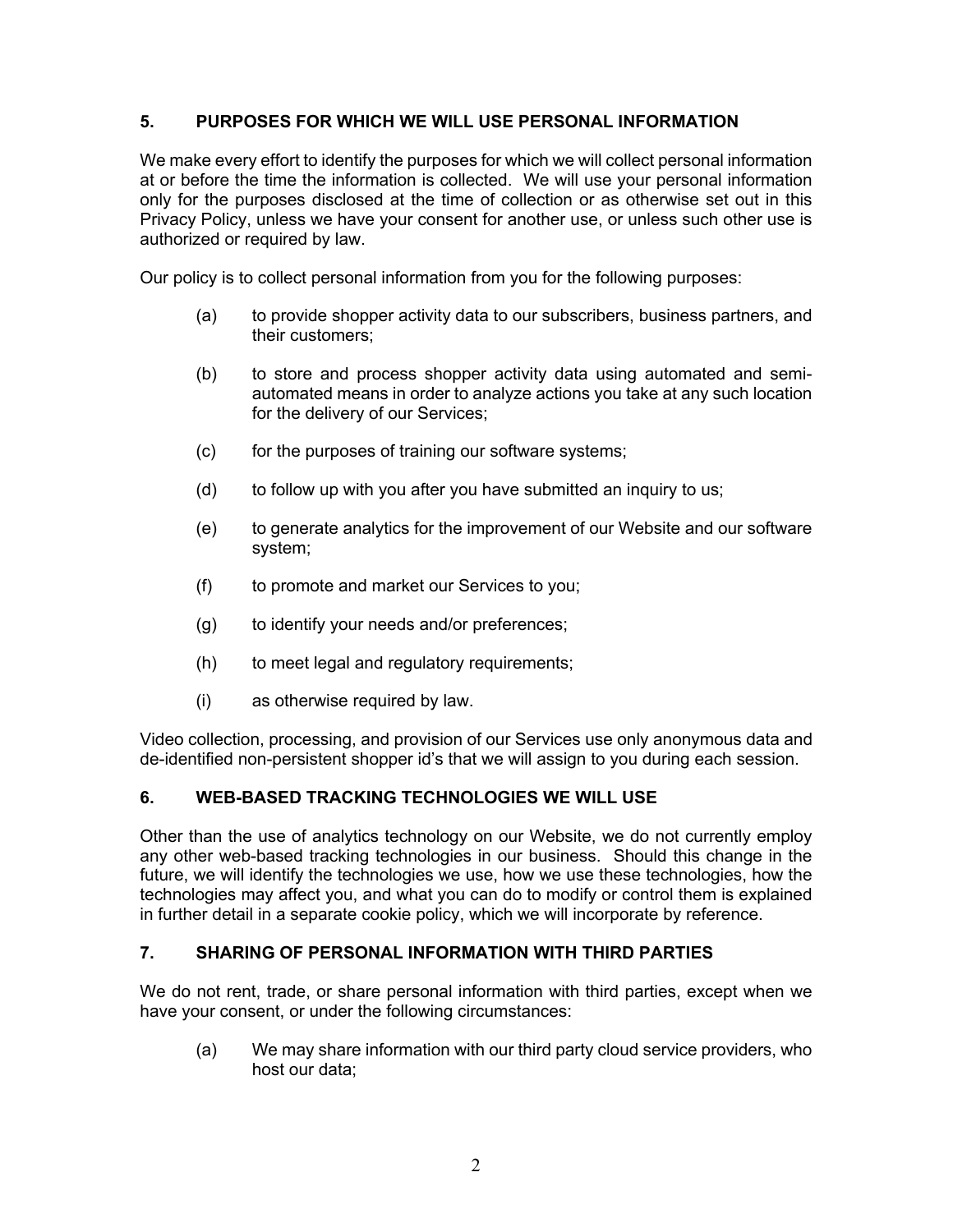- (b) We may share your information with our third party contractors, who help us to deliver the Services;
- (c) We may share your likeness collected from our cameras with our subscribers and business partners and their customers;
- (d) We may share anonymized data on your purchases and data collected from our sensors with our subscribers, business partners, and their customers;
- (e) We may share analytics information with third parties in order to improve the quality or design of the Website and Services; to create new features, promotions, functionality, and services; and to maintain and upgrade the Website or Services.
- (f) We may share your personal information if required by law and if we believe that the disclosure is required or necessary to protect our rights and/or comply with a judicial processing or legal process served on us.
- (f) We may transfer personal information to a third party entity in the event of a merger or acquisition. You will be notified via email of any such change in ownership or control of personal information.
- (i) We may share personal information with our legal, financial, and other professional advisors.
- (k) We may share personal information with third parties upon receiving your consent as required by law.

Except as provided above, we will not share any of your information to any third party without permission.

## **8. SHARING PERSONAL INFORMATION WITH LAW ENFORCEMENT**

Please be advised that we are required to share personal information in response to lawful requests by public authorities, including to meet national security or law enforcement requirements.

### **9. RETENTION PERIOD**

We will retain video data of your likeness for two (2) weeks, unless the data is included in a limited training set of data that we save for improving our system, in which case the data will be retained for only as long as is required for that purpose.

We will retain analytics data and personal information collected from inquiries for as long as is required to serve our business needs.

### **10. CONFIDENTIALITY AND SECURITY OF PERSONAL INFORMATION**

We have implemented commercially reasonable security measures such as anonymizing data, encrypting hard drives, installing firewalls on all development hardware and drives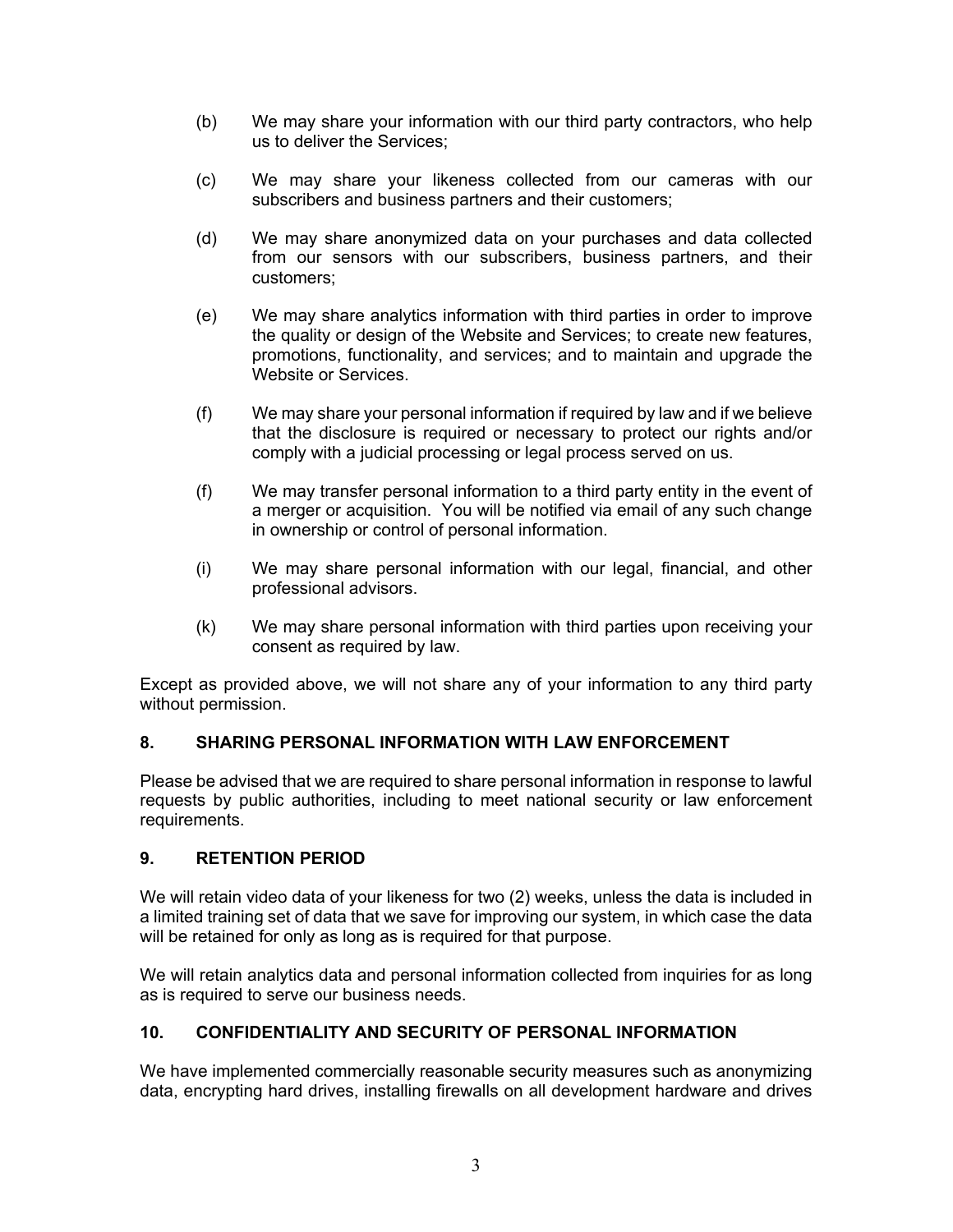that store video, and adhering to best practices for Linux. We also follow generally accepted industry standards such as the use of 256-bit encryption, SSL and SSH protocols, and password protected logins on servers and local drives to protect personally identifiable information that we store as well as collect, both during transmission and afterwards.

However, despite our efforts to maintain the confidentiality and security of your information, no method of transmission over the Internet and no method of electronic storage is completely secure. Although we make every effort to protect your personal information, we cannot guarantee its absolute security.

## **11. CHILDREN**

We are committed to protecting the privacy of children. In furtherance of this commitment, we restrict the use of our Website to persons eighteen (18) years of age or older. We do not knowingly or intentionally collect personal information from children under the age of thirteen (13).

## **12. EMAIL AND PHONE COMMUNICATIONS**

We may use your email address and phone number to communicate with you to respond to an inquiry that you have directed to us and follow-up on other communication you submit to us.

We will never initiate a request for personal information by email or pop-up window. If you receive a request by email or pop-up window, please do not respond and notify us as set forth below.

If you ever believe that you have been a victim of fraud, please report it to the police and take all available actions to protect yourself. Also, please notify us, so that we can take all possible actions to protect you and the other visitors, registered users, and subscribers.

# **13. YOUR RIGHTS WITH RESPECT TO YOUR PERSONAL INFORMATION**

- (a) **Access Rights.** You have the right to review your personal information that we have collected in person at any time. To access your information, we require a written request submitted by email to privacy@accelrobotics.com. Upon receipt of any written request, we will take commercially reasonable steps to provide you with the opportunity to access such information.
- (b) **Transfer Rights**. You have the right to transfer any personal information that we have collected by requesting a copy in a commonly used format that can be imported by a third party. To make a transfer request, please submit your request to privacy@accelrobotics.com.
- (c) **Correction Rights.** You have the right to correct any personal information that we have collected, which is inaccurate or incorrect, to make a correction request, please submit your request to privacy@accelrobotics.com.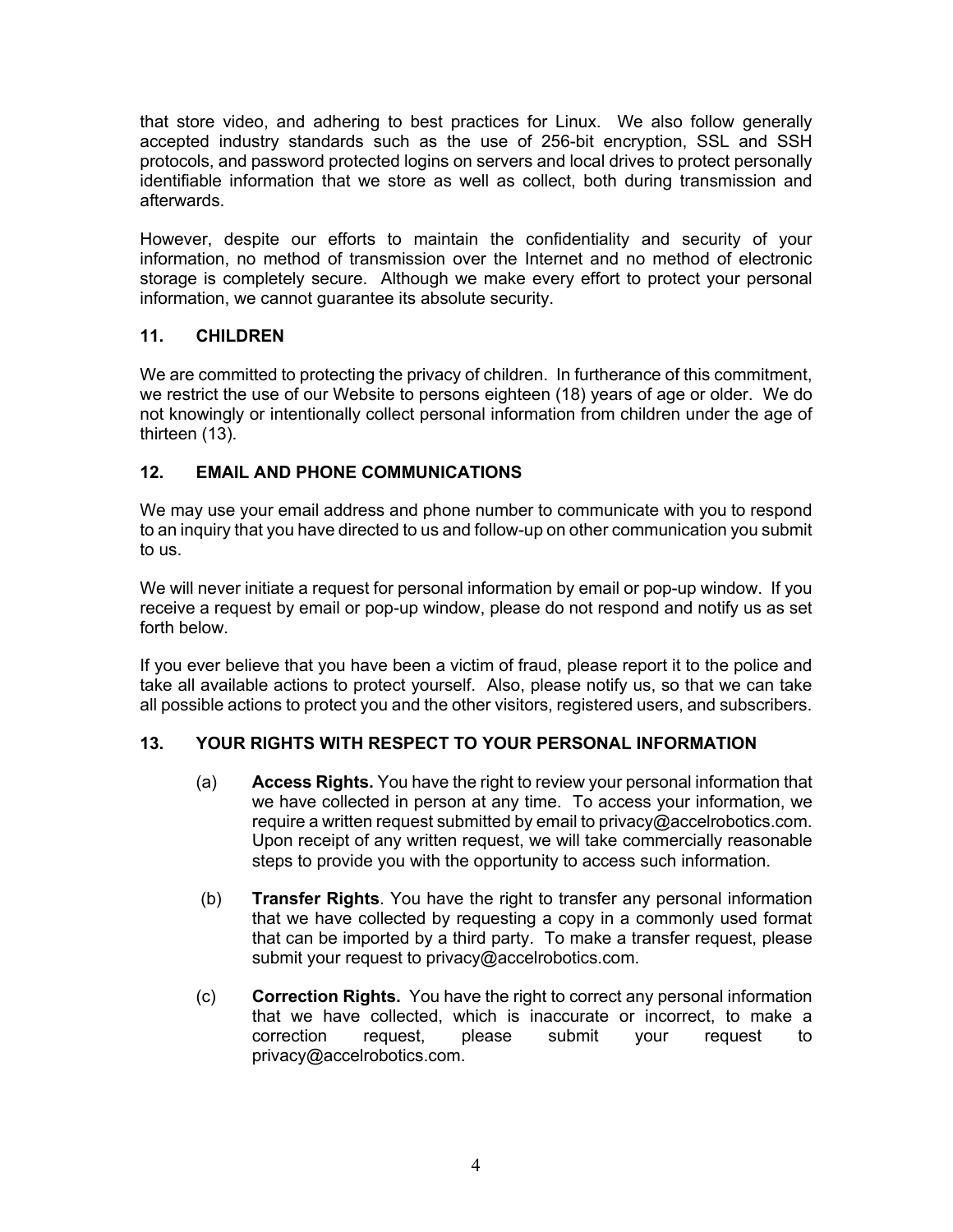- (d) **Deletion Rights**. You have the right to delete any personal information that that we have collected and not already deleted two (2) weeks following the collection. To make a deletion request, please submit your request to privacy@accelrobotics.com.
- (e) **Right to Object.** You have the right to object to our continued storage, use, or sharing of your personal information. If you wish to object, You should follow the instructions provided in Section 15 below.
- (f) **Right to Withdraw Consent.** You have the right to withdraw consent at any time to our continued communications with you. To withdraw your consent, please submit your request to privacy@accelrobotics.com.
- (g) **California Resident Rights.** If you are a California resident, you have the right to request information from us regarding the manner in which we share certain categories of your personal information with third parties for their own direct marketing uses. California law provides that you have the right to submit a request to us at our email address in order to receive information on the categories of customer information that we shared and the names and addresses of those businesses with which we shared customer information for the immediately prior calendar year. To obtain this information, please send an email message to privacy@accelrobotics.com with a "Request for California Privacy Information" in the subject line and in the body of your message. We will provide the requested information to you in your email address in response.

Please be aware that not all information sharing is covered by the "Shine the Light" requirements and only information on covered sharing will be included in our response.

### **14. CHANGES AND UPDATES TO THIS PRIVACY POLICY**

We may amend this Privacy Policy at any time at our sole discretion and without prior notice. If we make any material amendments, we will advise you about those changes by notifying you in a prominent place on our Website. You should check back with us from time to time in order to confirm that there have been no significant changes.

Please note that the use of information that we gather is subject to the Privacy Policy then in effect at the time of use.

## **15. DATA TRANSFER, STORAGE & PROCESSING**

If you are accessing this Website from the European Union, Asia, or any other region with laws or regulations governing personal data collection, use, and disclosure that differ from United States laws, please be advised that your personal information will be transferred to, stored, and processed in the United States.

If we are transferring personal information out of the European Union, please be advised that we will take such measures as are necessary to ensure that the transfer is in compliance with the EU General Data Protection Regulation (Regulation 2016/679 also known as the "GDPR"), including but not limited to transferring the personal data to a